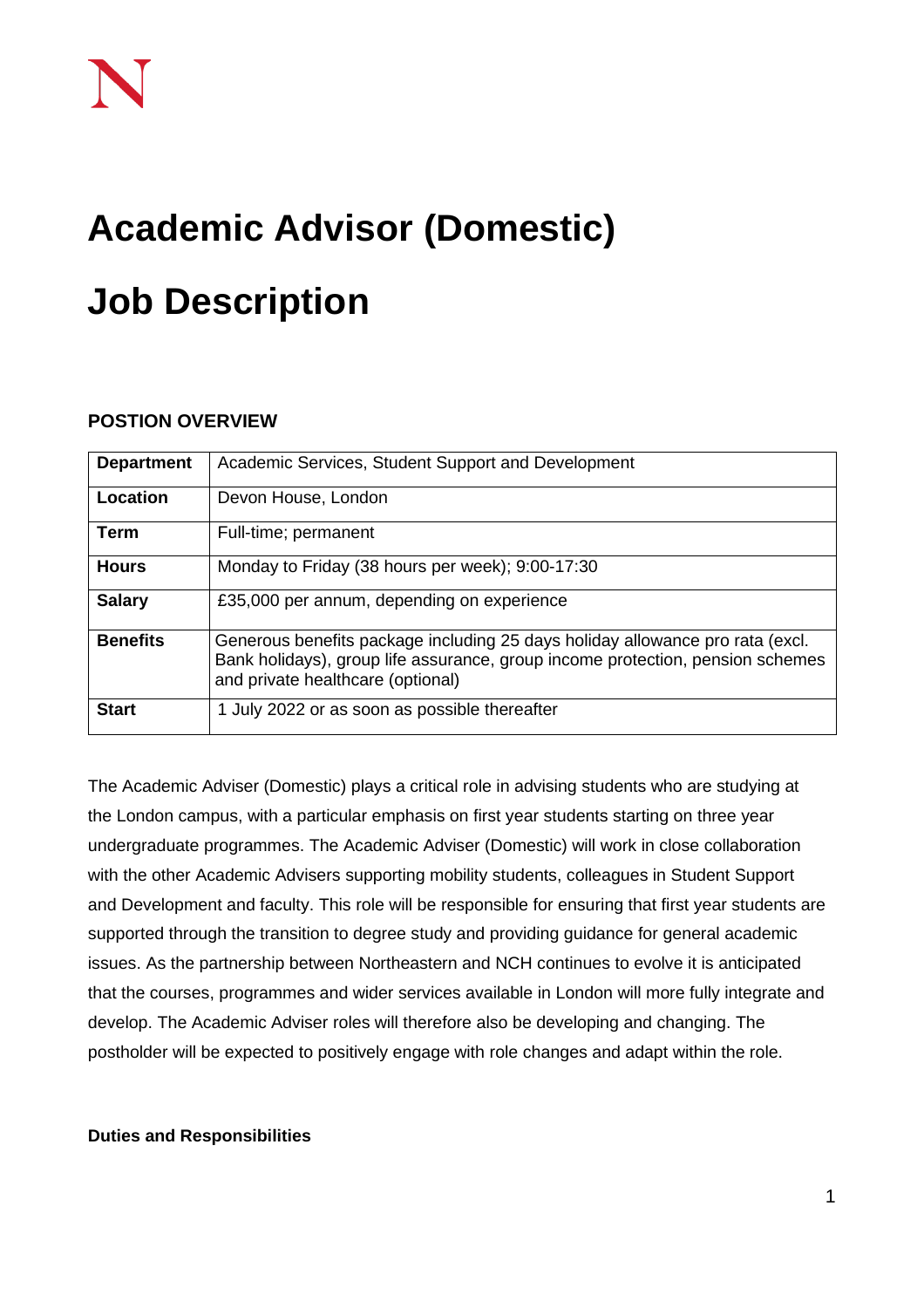- To provide academic advice and support to the students studying on domestic programmes (NCH approved programmes), including:
	- o Providing one-to-one advice on general learning and academic skills, referring students to specialist services as appropriate.
	- o Contacting students with low attendance, identifying any barriers to their engagement, and referring to other services if needed.
	- o Contacting students at risk of academic failure, assessing needs, and supporting where appropriate and/or referring to faculty or specialist services.
	- o Liaising with Student Wellbeing Coordinators in relation to students' Learning Support Plans, to help ensure reasonable adjustments are being appropriately utilised by the student and remain appropriate for their circumstances.
	- o Providing advice and guidance on College policies such as Change in Circumstances, Extenuating Circumstances, Break in Study etc.
- To coordinate students' requests for references.
- Liaise with faculty and professional staff in London to process and advise students on academic progress reports.
- To maintain accurate records of student contacts and appointments utilising TARGETconnect.
- To build good working relationships with faculty and staff in other professional services in London in order to link students with the full range of support available.
- To maintain a good understanding of College student facing policies in order to provide accurate advice.
- To maintain a working knowledge of CANVAS, the virtual learning environment, CELCAT the timetabling system, TARGETconnect the student service platform and any other systems/platforms regularly used by students.
- Support the Lead Academic Advisor and the College leaders in academic articulation of integrated programmes
- Keep abreast of developments in the UK education sector, advising the leadership teams on the effect of developments on integration activities.
- To collect and maintain data and records of the programmes for statistical and evaluation purposes as directed by the Lead Academic Adviser.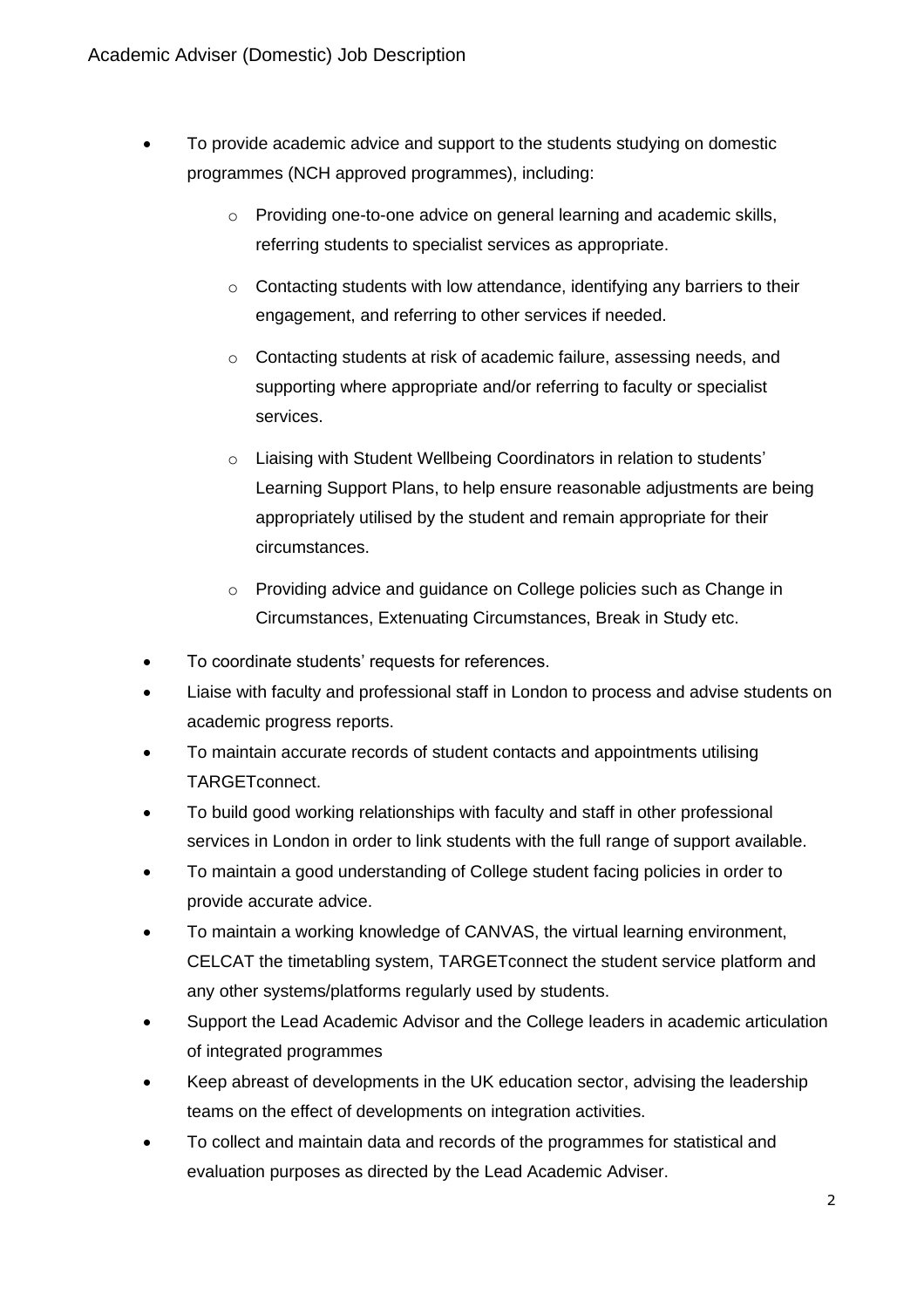- Any other duties commensurate with the level of responsibility of this post, for which the post holder has the necessary experience and/or training and as instructed by the College.
- Work at weekends and outside of normal office hours will be required occasionally.
- Travel may be required.

# **About the College**

Founded in 2012, New College of the Humanities at Northeastern has established itself as a prestigious higher education institution based in the heart of London. After becoming part of Northeastern University's global network in early 2019, the College has undergone a period of rapid growth, having been granted Taught Degree Awarding Powers in February 2020 and moving to new premises in 2021. NCH continues to grow taking in more students year on year, further expanding its courses, network, and opportunities.

## **Person Specification Criteria (Essential / Desirable)**

- Honours degree or equivalent professional or vocational qualification (E)
- Experience with academic advising or providing academic support in higher education (E)
- Proven track record of effective and results driven problem solving and decisionmaking. (E)
- Significant experience working with students from a range of social, ethnic and cultural backgrounds. (E)
- Good understanding of GDPR, Equality Act and other legislation relevant to student support. (E)
- In depth knowledge of the academic expectation for undergraduate students in British universities. (E)
- Experience of utilising student information systems and customer relationship management systems. (E)
- Strong communication skills. Excellent verbal and written English. (E)
- Strong interpersonal skills, able to quickly build good working relationships with students, faculty, and professional service colleagues. (E)
- Ability to organise and prioritise own workload, exercise good time-management and the ability to work to deadlines. (E)